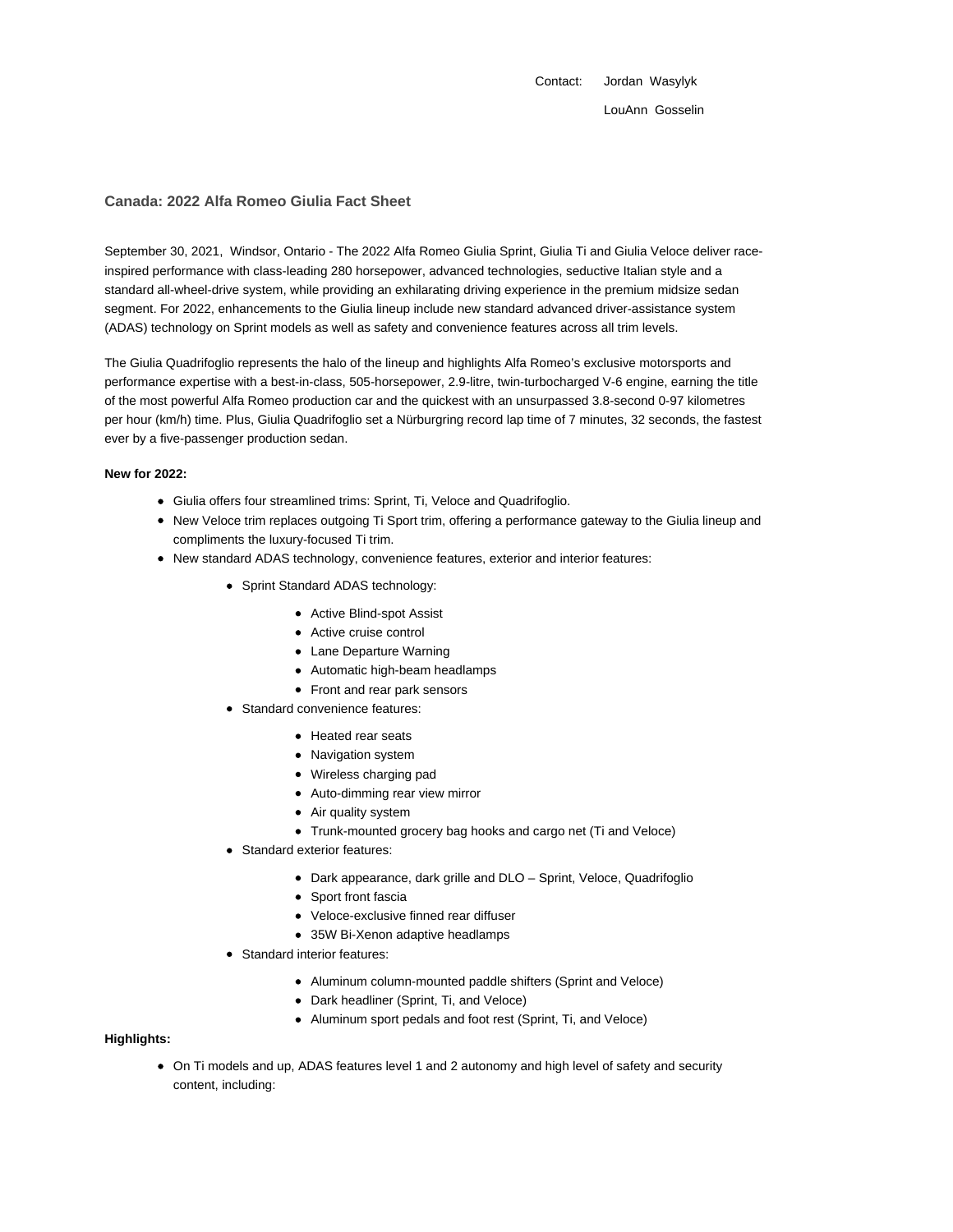- Highway Assist System
- Traffic Jam Assist system
- Traffic Sign Recognition
- Lane Keep Assist
- Active Blind-spot Assist
- Driver attention alert
- Intelligent Speed Assist
- Standard Full-speed Forward Collision Warning-Plus
- Standard 8.8-inch centre touchscreen display with state-of-the-art connectivity and additional standard content, including:
	- Driver-configurable interactive widgets and horizontal scroll for additional personalization with improved layout, vehicle performance pages and expanded navigation view
	- Standard 7-inch thin-film transistor (TFT) driver instrument cluster screen displays vehicle information, including advanced ADAS functionality and vehicle information pages
	- Host of connectivity features: Wi-Fi hotspot, mobile app with remote operations, SOS Call (private) and Roadside Assistance, Vehicle Finder, Stolen Vehicle Locator and Assistance and select Firmware Over the Air (OTA) updates
- Upscale interior with premium content:
	- Upscale centre console that features leather-wrapped gear shifter with bright accents, premium rotary knobs and dial materials, open front storage with large cup holders, abundant storage capacity and standard wireless mobile phone charging pad
	- Steering wheel designs for all Giulia models include high-end materials and bezel finishes adding distinctive style
- All Giulia sedans are well-equipped with standard leather seating, Apple CarPlay, Android Auto, SiriusXM radio, keyless passive entry, remote start, bi-xenon headlamps with LED daytime running lamps (DRL) and LED taillamps, Alfa DNA Drive Mode selector, backup camera with rear park sensors and Full-speed Forward Collision Warning-Plus
- The sports car of its segment, Giulia features near perfect 50/50 weight distribution and class-leading power and performance with key race-inspired features, including a class-exclusive carbon-fibre driveshaft, flat-bottom Formula One-inspired steering wheel, Alfa DNA Drive Mode selector and an eightspeed automatic transmission with available steering column-mounted aluminum paddle shifters with gear shifts in less than 100 milliseconds
- Giulia Sprint, Giulia Ti and Giulia Veloce feature an all-aluminum, 2.0-litre direct-injection turbocharged engine with class-leading, standard 280 horsepower and 306 lb.-ft. of torque, delivering 0 to 97 km/h in 5.1 seconds and a top speed of 240 km/h
- All Giulia sedans feature an eight-speed automatic transmission with available column-mounted aluminum paddle shifters, providing enthusiasts with shifts in less than 100 milliseconds
- The Ferrari-derived, 505-horsepower V-6 twin-turbocharged engine in the Giulia Quadrifoglio delivers 0- 97 km/h mph in 3.8 seconds and a top speed of 307 km/h
- Giulia Quadrifoglio features a best-in-class power-to-weight ratio of approximately 3 kilograms (7 pounds) per horsepower, as well as the most direct steering available, thanks to a rear-wheel-drive-based Giorgio architecture with extensive use of lightweight materials
- Giulia Quadrifoglio features distinct styling and the most powerful production Alfa Romeo engine ever developed with a 505 horsepower, 2.9-litre twin-turbocharged and intercooled V-6 engine, carbon fibre hood, roof and rear spoiler, adaptive performance suspension, Alfa DNA Pro with Race Mode, torque vectoring rear differential, carbon fibre active aero front splitter, Harman Kardon premium audio system, carbon fibre interior trim and 3D navigation
- The performance-inspired Giulia Quadrifoglio also benefits from unique design features, including standard anodized brake calipers with red Alfa Romeo script and signature 19-inch Dark Tecnico aluminum wheels

## **Available Packages:**

• Premium interior and sound package: (Ti)